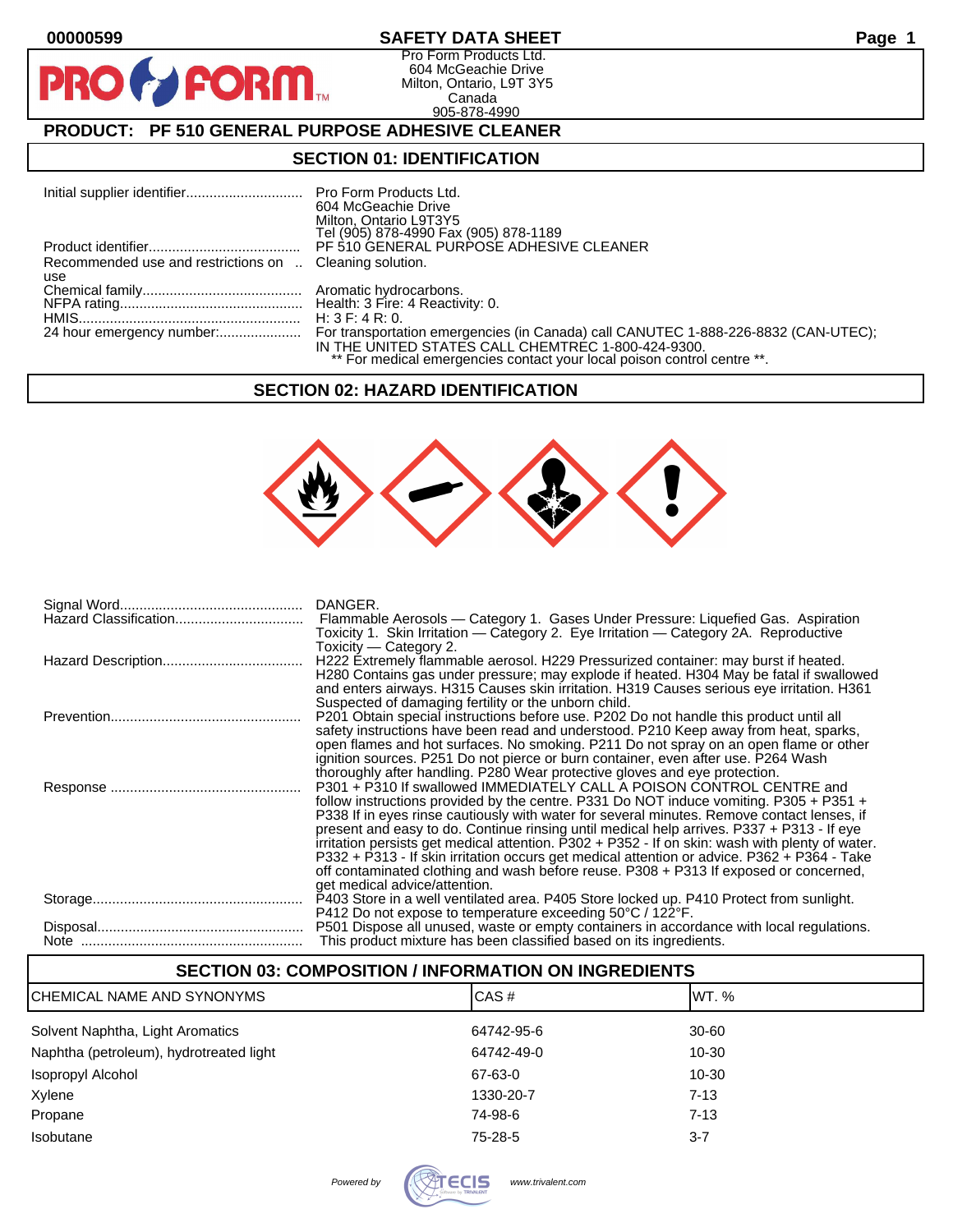## **PRODUCT: PF 510 GENERAL PURPOSE ADHESIVE CLEANER**

## **SECTION 03: COMPOSITION / INFORMATION ON INGREDIENTS**

\*Light aromatic naphtha (64742-95-6) contains: \*

1,2,4-trimethylbenzene (<32%), Cumene (<1.1%), and xylene (<2.2%)

| <b>SECTION 04: FIRST-AID MEASURES</b> |                                                                                                                                                                                                                                                                                                  |  |
|---------------------------------------|--------------------------------------------------------------------------------------------------------------------------------------------------------------------------------------------------------------------------------------------------------------------------------------------------|--|
|                                       | In case of contact, immediately flush eyes, keeping eyelids open, with plenty of water for at<br>least 15 minutes. Obtain medical attention.                                                                                                                                                     |  |
|                                       | Remove all contaminated clothing and immediately wash the exposed areas with copious                                                                                                                                                                                                             |  |
|                                       | amounts of water for a minimum of 30 minutes or up to 60 minutes for critical body areas. If<br>irritation persists, seek medical attention.                                                                                                                                                     |  |
|                                       | If inhaled, remove to fresh air. If not breathing, give artificial respiration. If breathing is<br>difficult, give oxygen, obtain medical attention.                                                                                                                                             |  |
|                                       | Do not induce vomiting. If ingestion is suspected, contact physician or poison control<br>center immediately. If spontaneous vomiting occurs have victim lean forward with head<br>down to prevent aspiration of fluid into the lungs. Never give anything by mouth to an<br>unconscious person. |  |
| Most important symptoms and effects,  | Harmful if swallowed, in contact with skin or if inhaled. Causes skin and eye irritation.                                                                                                                                                                                                        |  |
| whether acute or delayed              | Symptoms may include stinging, tearing, redness, swelling, and blurred vision. Direct<br>contact with eyes may cause temporary irritation. This product contains ingredients that are<br>suspected of damaging fertility or the unborn child.                                                    |  |
|                                       | Treat victims symptomatically. The main hazard from ingestion is aspiration of the liquid<br>into the lungs producing chemical pneumonitis.                                                                                                                                                      |  |

#### **SECTION 05: FIRE-FIGHTING MEASURES**

media Do not use water in a jet. Specific hazards arising from the ............. Oxides of carbon (CO, CO2). Hydrocarbon fumes and smoke.

hazardous product, such as the nature of any hazardous combustion products

Suitable and unsuitable extinguishing ..... "Alcohol" foam, CO2, dry chemical. In cases of larger fires, water spray should be used.

Special protective equipment and ............. Extremely flammable aerosol. Firefighter should be equipped with self-contained breathing<br>precautions for fire-fighters and interval apparatus and full protective clothing to apparatus and full protective clothing to protect against potentially toxic and irritating fumes. Cool fire-exposed containers with cold water spray. Heat will cause pressure buildup and may cause explosive rupture. Keep run-off water from entering sewers and other waterways. Dike for water control.

#### **SECTION 06: ACCIDENTAL RELEASE MEASURES**

| Leak/spill |
|------------|
|------------|

Ventilate. Eliminate all sources of ignition. Contain the spill. Avoid all personal contact. Evacuate all non-essential personnel. Prevent runoff into drains, sewers, and other waterways. Absorb with an inert dry material and place in an appropriate waste container. Spilled material and water rinses are classified as chemical waste, and must be disposed of in accordance with current local, provincial, state, and federal regulations.

#### **SECTION 07: HANDLING AND STORAGE**

Precautions for safe handling.................... Pressurized container: Do not pierce or burn, even after use. Do not use if spray button is missing or defective. Do not spray on a naked flame or any other incandescent material. Do not smoke while using or until sprayed surface is thoroughly dry. Do not pressurize, cut, weld, braze, solder, drill, grind, or expose empty containers to heat, sparks or open flames. Avoid all skin contact and ventilate adequately, otherwise wear an appropriate breathing apparatus. Always adopt precautionary measures against build-up of static which may arise from appliances, handling and the containers in which product is packed. Ground handling equipment. Avoid breathing vapours or mist. Handle and open container with care. Employees should wash hands and face before eating or drinking. Conditions for safe storage, including any Keep away from heat, sparks, and open flames. Keep container closed when not in use. incompatibilities Store away from oxidizing and reducing materials. Store away from sunlight. Do not store above 50 deg C.

## **SECTION 08: EXPOSURE CONTROLS / PERSONAL PROTECTION**

| <b>I</b> INGREDIENTS                       | <b>ACGIH TLV</b><br>TWA | STEL            | OSHA PEL<br><b>PEL!</b>        | <b>STEL</b>     | <b>NIOSH</b><br><b>IREL</b> |
|--------------------------------------------|-------------------------|-----------------|--------------------------------|-----------------|-----------------------------|
| Solvent Naphtha, Light<br>Aromatics        | Not established         | Not established | 500 ppm (2000<br>$mq/m3$ ) TWA | Not established | 350 mg/m3 TWA               |
| Naphtha (petroleum),<br>hydrotreated light | 1640 mg/m3<br>(heptane) | Not established | Not established                | Not established | Not established             |

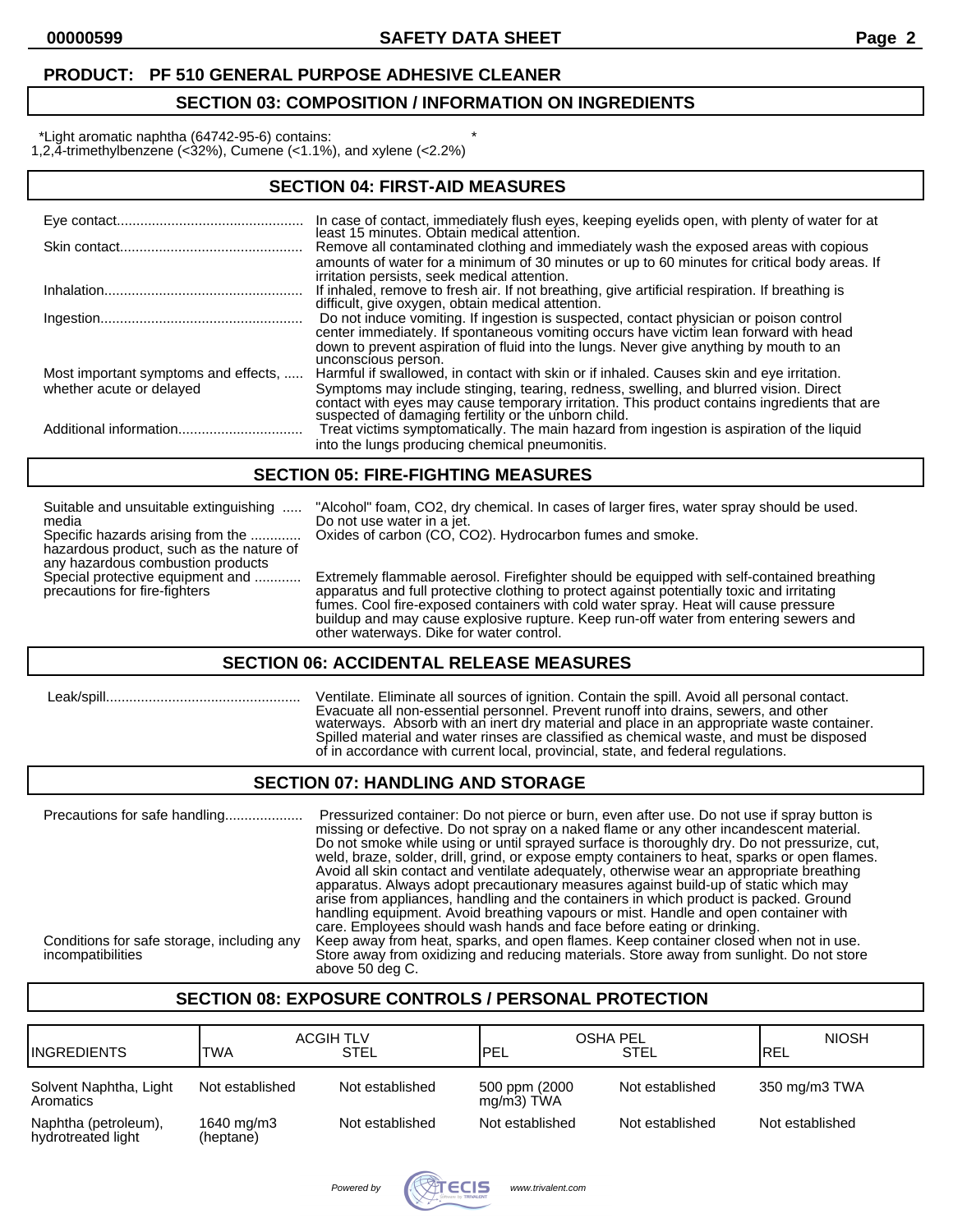### **PRODUCT: PF 510 GENERAL PURPOSE ADHESIVE CLEANER**

## **SECTION 08: EXPOSURE CONTROLS / PERSONAL PROTECTION**

| IINGREDIENTS                                                                                                                                                                                                                                                                                                                                                                                                                                                                                                                                                                                                                                                                                                                                                                                                                                                                                                                                                                                                                                 | TWA             | <b>ACGIH TLV</b><br><b>STEL</b>      | <b>PEL</b>      | <b>OSHA PEL</b><br><b>STEL</b> | <b>NIOSH</b><br><b>IREL</b> |
|----------------------------------------------------------------------------------------------------------------------------------------------------------------------------------------------------------------------------------------------------------------------------------------------------------------------------------------------------------------------------------------------------------------------------------------------------------------------------------------------------------------------------------------------------------------------------------------------------------------------------------------------------------------------------------------------------------------------------------------------------------------------------------------------------------------------------------------------------------------------------------------------------------------------------------------------------------------------------------------------------------------------------------------------|-----------------|--------------------------------------|-----------------|--------------------------------|-----------------------------|
|                                                                                                                                                                                                                                                                                                                                                                                                                                                                                                                                                                                                                                                                                                                                                                                                                                                                                                                                                                                                                                              | 1100 ppm (IDLH) |                                      |                 |                                |                             |
| Isopropyl Alcohol                                                                                                                                                                                                                                                                                                                                                                                                                                                                                                                                                                                                                                                                                                                                                                                                                                                                                                                                                                                                                            | 200 ppm         | $400$ ppm                            | 400 ppm (TWA)   | 500 ppm                        | $400$ ppm                   |
|                                                                                                                                                                                                                                                                                                                                                                                                                                                                                                                                                                                                                                                                                                                                                                                                                                                                                                                                                                                                                                              |                 | CA ON: 200 ppm (TWA), 400 ppm (STEL) |                 |                                |                             |
| Xylene                                                                                                                                                                                                                                                                                                                                                                                                                                                                                                                                                                                                                                                                                                                                                                                                                                                                                                                                                                                                                                       | 50 ppm          | 150 ppm                              | 100 ppm TWA     | Not established                | Not established             |
|                                                                                                                                                                                                                                                                                                                                                                                                                                                                                                                                                                                                                                                                                                                                                                                                                                                                                                                                                                                                                                              |                 | CA ON: 100ppm (TWA); 150ppm (STEL)   |                 |                                |                             |
| Propane                                                                                                                                                                                                                                                                                                                                                                                                                                                                                                                                                                                                                                                                                                                                                                                                                                                                                                                                                                                                                                      | $1,000$ ppm     | Not established                      | $1,000$ ppm     | Not established                | $1,000$ ppm                 |
| Isobutane                                                                                                                                                                                                                                                                                                                                                                                                                                                                                                                                                                                                                                                                                                                                                                                                                                                                                                                                                                                                                                    | Not established | Not established                      | Not established | Not established                | 800 ppm                     |
| Personal Protective Equipment<br>Local exhaust ventilation is recommended. Wear an appropriate, properly fitted respirator<br>when contaminant levels exceed the recommended exposure limits.<br>Liquid chemical goggles. Chemical safety goggles and full faceshield if a splash hazard<br>exists.<br>Chemical resistant gloves.<br>Wear adequate protective clothes.<br>Safety boots per local regulations.<br>Emergency showers and eye wash stations should be available.<br>Provide natural or mechanical ventilation to control exposure levels below airborne<br>Appropriate engineering controls<br>exposure limits. Local mechanical exhaust ventilation should be used at sources of air<br>contamination, such as open process equipment, or during purging operations, to capture<br>gases and fumes that may be emitted. Standard reference sources regarding industrial<br>ventilation (ie. ACGIH industrial ventilation) should be consulted for guidance about<br>adequate ventilation. Explosion-proof exhaust ventilation. |                 |                                      |                 |                                |                             |

### **SECTION 09: PHYSICAL AND CHEMICAL PROPERTIES**

## **SECTION 10: STABILITY AND REACTIVITY**

|                                                                                                              | Stable at normal temperatures and pressures.<br>Avoid heat, sparks and flames. Explosive reactions can occur in the presence of strong<br>oxidizing agents. |
|--------------------------------------------------------------------------------------------------------------|-------------------------------------------------------------------------------------------------------------------------------------------------------------|
| Possibility of hazardous reactions<br>Conditions to avoid, including static<br>discharge, shock or vibration | Hazardous polymerization will not occur.<br>Keep away from heat. Electrostatic charge. Incompatible with strong oxidizers.                                  |
|                                                                                                              | Hazardous decomposition products By fire: Oxides of carbon (CO,CO2). Dense black smoke.                                                                     |

## **SECTION 11: TOXICOLOGICAL INFORMATION**

| <b>IINGREDIENTS</b>                     | <b>LC50</b>                                                                   | ILD50                                                   |
|-----------------------------------------|-------------------------------------------------------------------------------|---------------------------------------------------------|
| Solvent Naphtha, Light Aromatics        | 5.2 mg/L 4 hours, rat 3400 ppm 4 > 5,000 mg/kg rat oral > 2,000<br>hours, rat | mg/kg rabbit dermal                                     |
| Naphtha (petroleum), hydrotreated light | 73680 ppm 4 hours rat                                                         | >5000 mg/kg (oral, rat) >3160<br>mg/mg (dermal, rabbit) |

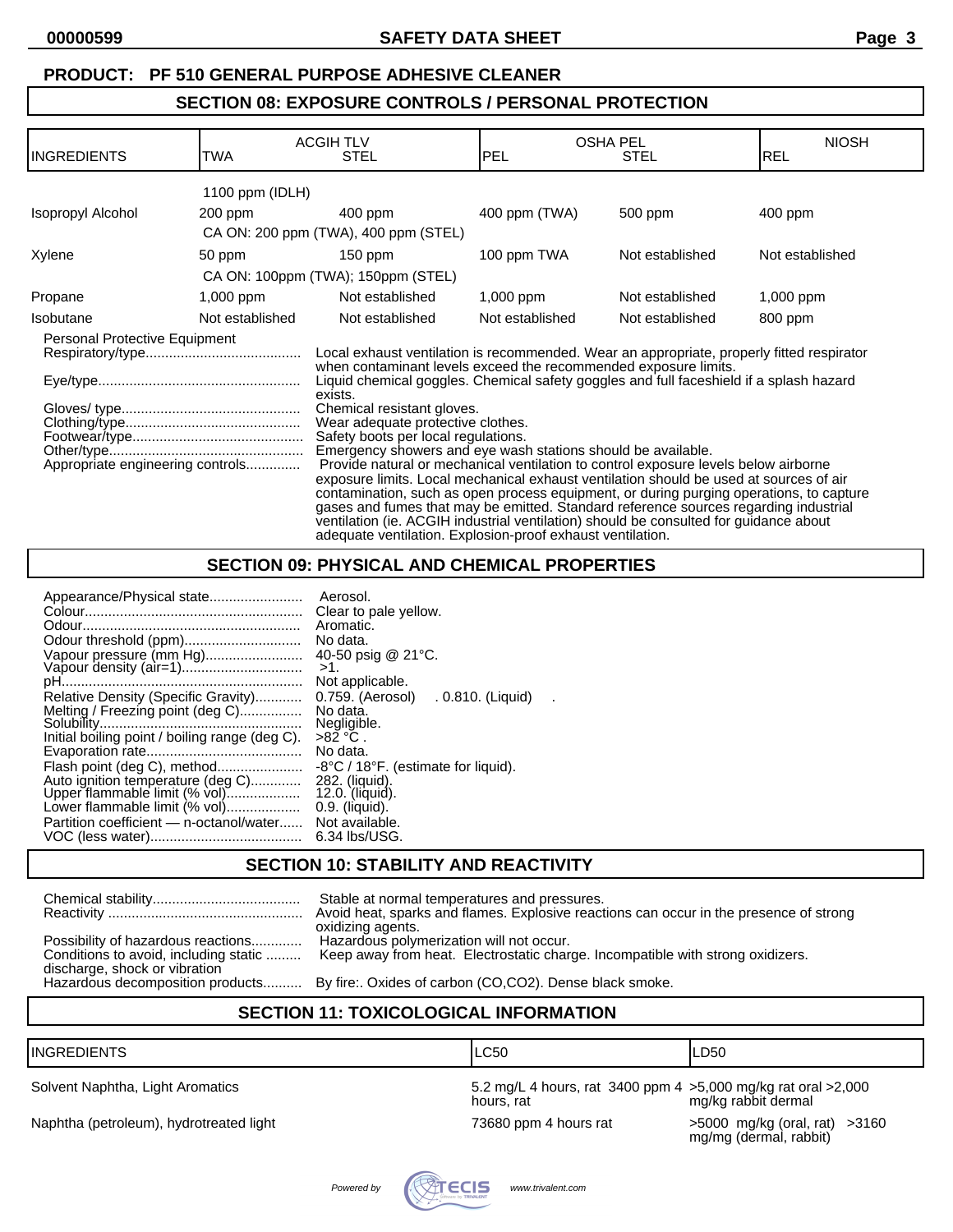# **SECTION 11: TOXICOLOGICAL INFORMATION**

| <b>INGREDIENTS</b>       |                                                                                                                                                    | <b>LC50</b>                                                                                                                                                                                                                                                                                                                                                                                                                                                                                                                                                                          | LD50                                                   |
|--------------------------|----------------------------------------------------------------------------------------------------------------------------------------------------|--------------------------------------------------------------------------------------------------------------------------------------------------------------------------------------------------------------------------------------------------------------------------------------------------------------------------------------------------------------------------------------------------------------------------------------------------------------------------------------------------------------------------------------------------------------------------------------|--------------------------------------------------------|
| <b>Isopropyl Alcohol</b> |                                                                                                                                                    | 72600 mg/m3, rat (4 hr)                                                                                                                                                                                                                                                                                                                                                                                                                                                                                                                                                              | 1870 mg/kg (oral, rat).<br>4059 mg/kg (dermal, rabbit) |
| Xylene                   |                                                                                                                                                    | 6350 ppm 4 hours rat                                                                                                                                                                                                                                                                                                                                                                                                                                                                                                                                                                 | >3523 mg/kg rat oral                                   |
| Propane                  |                                                                                                                                                    | >1,464 mg/L 15 minutes rat                                                                                                                                                                                                                                                                                                                                                                                                                                                                                                                                                           | Not available                                          |
| Isobutane                |                                                                                                                                                    | 52 mg/L 1 hour mouse                                                                                                                                                                                                                                                                                                                                                                                                                                                                                                                                                                 | Not available                                          |
|                          | Eye contact. Skin contact. Inhalation.<br>May be harmful if absorbed through the skin.<br>vomiting and unconsciousness.<br>breathing difficulties. | Can cause moderate irritation, defatting and dermatitis.<br>Can cause redness, irritation, tissue destruction. Severe irritant.<br>Excessive inhalation of vapours can cause respiratory irritation, dizziness, headache,<br>Chronic exposure to organic solvent vapors have been associated with various neurotoxic<br>effects including permanent brain and/or nervous system damage, kidney, liver, blood<br>damage and reproductive effects among women. Symptoms may include nausea,<br>vomiting, abdominal pain, headache, impaired memory, loss of coordination, insomnia and |                                                        |
|                          |                                                                                                                                                    | May be harmful if swallowed. Aspiration of material into lungs can cause chemical                                                                                                                                                                                                                                                                                                                                                                                                                                                                                                    |                                                        |
|                          | pneumonitis which can be fatal.<br>or fatal.                                                                                                       | Breathing high concentrations of vapour may cause anesthetic effects and serious health<br>effects. Prolonged or repeated skin contact may cause drying or cracking of skin.<br>Intentional misuse by deliberately concentrating and inhaling this product may be harmful                                                                                                                                                                                                                                                                                                            |                                                        |
|                          |                                                                                                                                                    | Xylene has been listed by IARC as a Group 3; not classifiable as to its carcinogenicity to                                                                                                                                                                                                                                                                                                                                                                                                                                                                                           |                                                        |
|                          | humans.                                                                                                                                            | High level exposure to Xylene in some animal studies have been reported to cause health<br>effects on the developing embryo/fetus. The relevance of this to humans is not known.                                                                                                                                                                                                                                                                                                                                                                                                     |                                                        |

#### **SECTION 12: ECOLOGICAL INFORMATION**

Persistence and degradability...................

Environmental........................................... Do not allow to enter waters, waste water or soil.

## **SECTION 13: DISPOSAL CONSIDERATIONS**

contaminated packaging

Information on safe handling for disposal . This material and its container must be disposed of as hazardous waste. Avoid release to and methods of disposal, including any the environment. Contents under pressure. Do not p the environment. Contents under pressure. Do not puncture, incinerate or expose to heat, even when empty.

### **SECTION 14: TRANSPORT INFORMATION**

|                              | UN1950 - AEROSOLS, flammable - Class 2.1 - This product meets limited quantity<br>exemption when shipped in containers less than 1 Litre. |
|------------------------------|-------------------------------------------------------------------------------------------------------------------------------------------|
|                              | UN1950 - AEROSOLS, flammable - Class 2.1 - Ltd Qty (1 Liter/0.26 Gallons).                                                                |
|                              | UN1950 - Aerosols - Class 2.1. Do not ship by air without checking appropriate IATA                                                       |
|                              | regulations.                                                                                                                              |
| IMDG Classification (Marine) | UN1950 - AEROSOLS - Class 2.1 - EmS: F-D, S-U - Limited Quantity. Check IMDG                                                              |
|                              | regulations for limited quantity exemptions.                                                                                              |
|                              | Yes.<br>In accordance with Part 2.2.1 of the Transportation of Dangerous Goods Regulations (July                                          |
|                              | 2, 2014) - we certify that classification of this product is correct                                                                      |

### **SECTION 15: REGULATORY INFORMATION**

|                                                                          | On Domestic Substances List (DSL).<br>All components are listed.<br>This product is considered hazardous under the OSHA Hazard Communication Standard. |
|--------------------------------------------------------------------------|--------------------------------------------------------------------------------------------------------------------------------------------------------|
| <b>SARA Title III</b><br>Section 302 - extremely hazardous<br>substances | None.                                                                                                                                                  |
|                                                                          | Section 311/312 - hazard categories Immediate health, delayed health, fire hazard.                                                                     |
| 40CFR63                                                                  |                                                                                                                                                        |
|                                                                          | *WARNING: This product contains a chemical known to the State of California to cause<br>cancer. (Ethyl benzene).                                       |